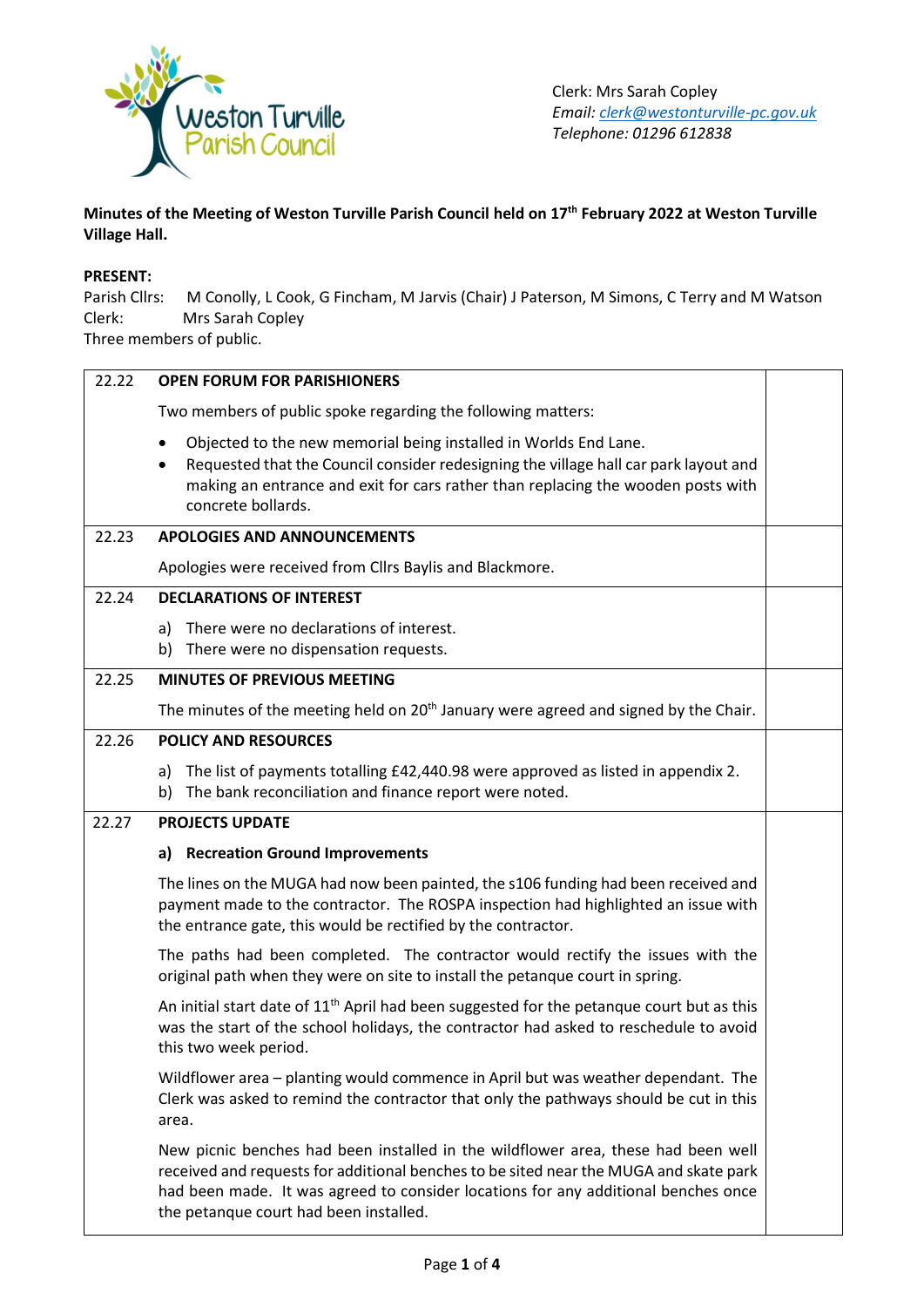|       | b) Memorial to Fallen Plane                                                                                                                                                                                                                                                                                                                                                                                                                                           |       |  |
|-------|-----------------------------------------------------------------------------------------------------------------------------------------------------------------------------------------------------------------------------------------------------------------------------------------------------------------------------------------------------------------------------------------------------------------------------------------------------------------------|-------|--|
|       | The contractor had installed the base for the plinth. The RAF had given permission for<br>the insignia to be used and the correct version supplied to the stonemason. The plinth<br>and tablet would be put in place the following week.                                                                                                                                                                                                                              |       |  |
|       | Village Hall solar panels and roof insulation<br>c)                                                                                                                                                                                                                                                                                                                                                                                                                   |       |  |
|       | The solar panel installation was due to commence on 11 <sup>th</sup> April. No bookings had been<br>taken for the hall for the two week Easter school holidays whilst this work was taking<br>place. The supplier had sent an updated quote as the last one had expired, this was<br>within the s106 funds approved for the project and was accepted. The Clerk was asked<br>to query the list of inclusions and exclusions as they differed from the original quote. | Clerk |  |
|       | The Clerk had started to look at the insulation options available and was in the process<br>of obtaining further details and quotes.                                                                                                                                                                                                                                                                                                                                  |       |  |
| 22.28 | <b>EVENTS</b>                                                                                                                                                                                                                                                                                                                                                                                                                                                         |       |  |
|       | a) Platinum Jubilee                                                                                                                                                                                                                                                                                                                                                                                                                                                   |       |  |
|       | Cllrs Fincham and Simons gave an update on arrangements to date for the picnic in the<br>park, which would include street food stalls, dog show, tug of war, stalls, children's<br>rides, fun races as well as a skate park demonstration and official renaming of the field.<br>It was agreed the winner of the new name competition would be asked to open the<br>fete.                                                                                             |       |  |
|       | It was unanimously AGREED to purchase four reusable "Picnic in the Park" banners<br>supplied by SignWizzard at a cost of £350.62                                                                                                                                                                                                                                                                                                                                      |       |  |
|       | It was AGREED to set a £500 budget for prizes and other expenses, all items to be costed<br>first for approval by the Council.                                                                                                                                                                                                                                                                                                                                        |       |  |
|       | Other means of commemorating the jubilee were discussed and the Clerk was asked to<br>bring some options and costs to the next meeting for consideration.                                                                                                                                                                                                                                                                                                             | Clerk |  |
|       | b) Parish Litter Picks                                                                                                                                                                                                                                                                                                                                                                                                                                                |       |  |
|       | The dates for the parish litter picks were agreed as $30th$ April and $24th$ September.                                                                                                                                                                                                                                                                                                                                                                               |       |  |
|       | Cllr Watson reported that Wendover Road had a significant amount of litter along the<br>hedgerows currently, the Clerk would report to Bucks Council to find out when they<br>would next litter pick the road and also contact the Aylesbury Wombles.                                                                                                                                                                                                                 |       |  |
|       | c) Annual Parish Meeting                                                                                                                                                                                                                                                                                                                                                                                                                                              |       |  |
|       | IT was agreed to invite Bucks Cllr Collins and Thames Valley Police to provide an update<br>on issues affecting the area. Cllr Terry had agreed to arrange the refreshments for the<br>evening and a budget of £250 was agreed.                                                                                                                                                                                                                                       |       |  |
| 22.29 | <b>RECREATION GROUND AND SCHOOL APPROACH</b>                                                                                                                                                                                                                                                                                                                                                                                                                          |       |  |
|       | The Clerk was carrying out weekly inspections of the recreation ground and<br>a)<br>facilities. A number of potholes had appeared in the car park over winter. It was<br>AGREED to purchase bags of ViaFix to fill these.                                                                                                                                                                                                                                             | Clerk |  |
|       | b) Wooden Posts $-$ the wooden posts around the Christmas tree area had been<br>knocked over four times since the start of January, each incident was during the<br>school run. The school had agreed to include a reminder in their newsletter that<br>parents should use the Five Bells car park rather than Village Hall car park. The<br>Clerk had contact Thames Valley Police for advice who had agreed to contact the<br>owners of the offending vehicles.     |       |  |
|       | Options to protect the area were discussed and the Clerk was asked to get costs for<br>taller bollards and to extend the existing railings around the area. It was also agreed<br>to look at alternate car park layouts to improve the entry/exit point.                                                                                                                                                                                                              | Clerk |  |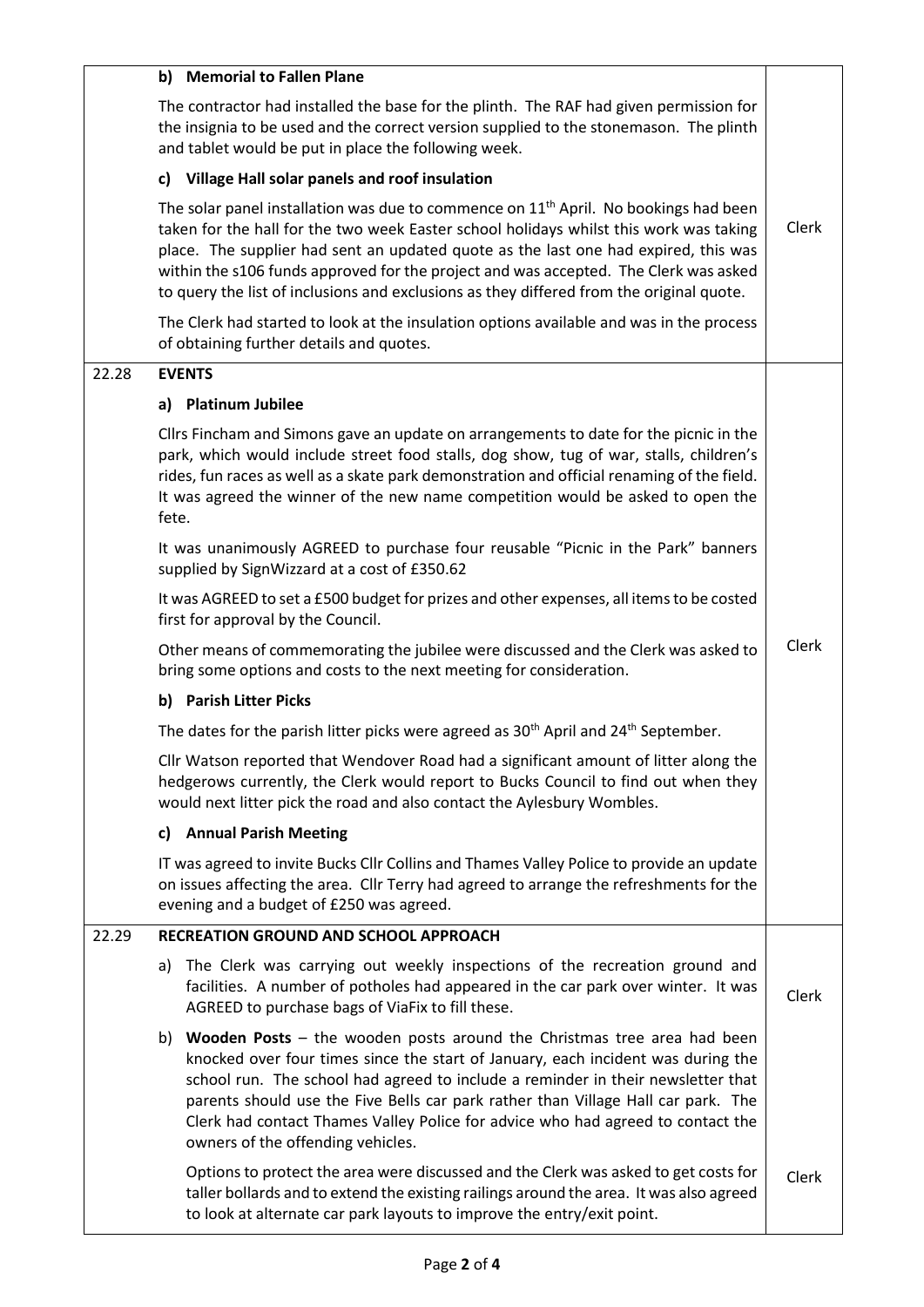|       | Advertising banner $-$ the request to hang a banner advertising an exercise class<br>C)<br>which is held at the school on the car park railings was considered. The request<br>was refused and the requester would be directed to use the noticeboards around<br>the parish.                                                    |    |  |  |
|-------|---------------------------------------------------------------------------------------------------------------------------------------------------------------------------------------------------------------------------------------------------------------------------------------------------------------------------------|----|--|--|
| 22.30 | <b>ENVIRONMENT</b>                                                                                                                                                                                                                                                                                                              |    |  |  |
|       | A budget of £300 was agreed for daffodil bulbs and to maintain the planters around the<br>village.                                                                                                                                                                                                                              |    |  |  |
|       | A planting scheme for the green at the war memorial would be drawn up and<br>considered at a future meeting.                                                                                                                                                                                                                    | GF |  |  |
| 22.31 | <b>PLANNING AND HIGHWAYS COMMITTEE</b>                                                                                                                                                                                                                                                                                          |    |  |  |
|       | The minutes of the meeting held on 10 <sup>th</sup> February were noted.<br>a)                                                                                                                                                                                                                                                  |    |  |  |
| 22.32 | <b>REPORT OF CHAIRMAN AND CLERK.</b>                                                                                                                                                                                                                                                                                            |    |  |  |
|       | The Clerk's report was noted and a copy attached as Appendix 3.                                                                                                                                                                                                                                                                 |    |  |  |
|       | The Chairman had attended the recent ARLA liaison meeting, the minutes of which had<br>been circulated.                                                                                                                                                                                                                         |    |  |  |
|       | The Chairman had been approached by campaigners with regard to "Ollie's Hut" in<br>Aston Clinton which aimed to provide a scout hut, he had signed the petition in his<br>personal capacity. The Clerk reported that this was on the agenda for the upcoming<br>Community Board meeting.                                        |    |  |  |
| 22.33 | <b>CORRESPONDENCE</b>                                                                                                                                                                                                                                                                                                           |    |  |  |
|       | The correspondence received was noted and request to replace the owl box in the<br>Brookside amenity area would be added to the March agenda.                                                                                                                                                                                   |    |  |  |
| 22.34 | <b>MATTERS FOR INFORMATION OR NEXT AGENDA</b>                                                                                                                                                                                                                                                                                   |    |  |  |
|       | Cllr Cook reported that the walkway between Walton Place and School Approach was<br>in a poor state of repair.                                                                                                                                                                                                                  |    |  |  |
|       | Cllr Watson said that he had reported failed footpath surface at various points along<br>Worlds End Lane. Some repairs had already been made but were just patch repairs.                                                                                                                                                       |    |  |  |
|       | The Clerk was asked to report both matters with the Local Area Technician.                                                                                                                                                                                                                                                      |    |  |  |
| 22.35 | <b>DATE OF NEXT MEETING</b>                                                                                                                                                                                                                                                                                                     |    |  |  |
|       | The next meeting of the Council would be at 7pm on 17 <sup>th</sup> March.                                                                                                                                                                                                                                                      |    |  |  |
| 22.36 | <b>CONFIDENTIAL ITEMS</b>                                                                                                                                                                                                                                                                                                       |    |  |  |
|       | It was resolved under the Public Bodies (Admission to Meetings) Act 1960, that the<br>public and press be excluded from the meeting during the consideration of the<br>following items of business as publicity would be prejudicial to the public interest due<br>to the confidential nature of the business to be transacted. |    |  |  |
| 22.37 | <b>VILLAGE TIDYING CONTRACT</b>                                                                                                                                                                                                                                                                                                 |    |  |  |
|       | It was RESOLVED to extend the current contract by one year, the terms and schedule<br>were agreed.                                                                                                                                                                                                                              |    |  |  |
| 22.38 | <b>STAFFING MATTERS</b>                                                                                                                                                                                                                                                                                                         |    |  |  |
|       | It was unanimously RESOLVED to amend the Clerk's salary scale with effect from 1st<br>April 2022.                                                                                                                                                                                                                               |    |  |  |
|       |                                                                                                                                                                                                                                                                                                                                 |    |  |  |